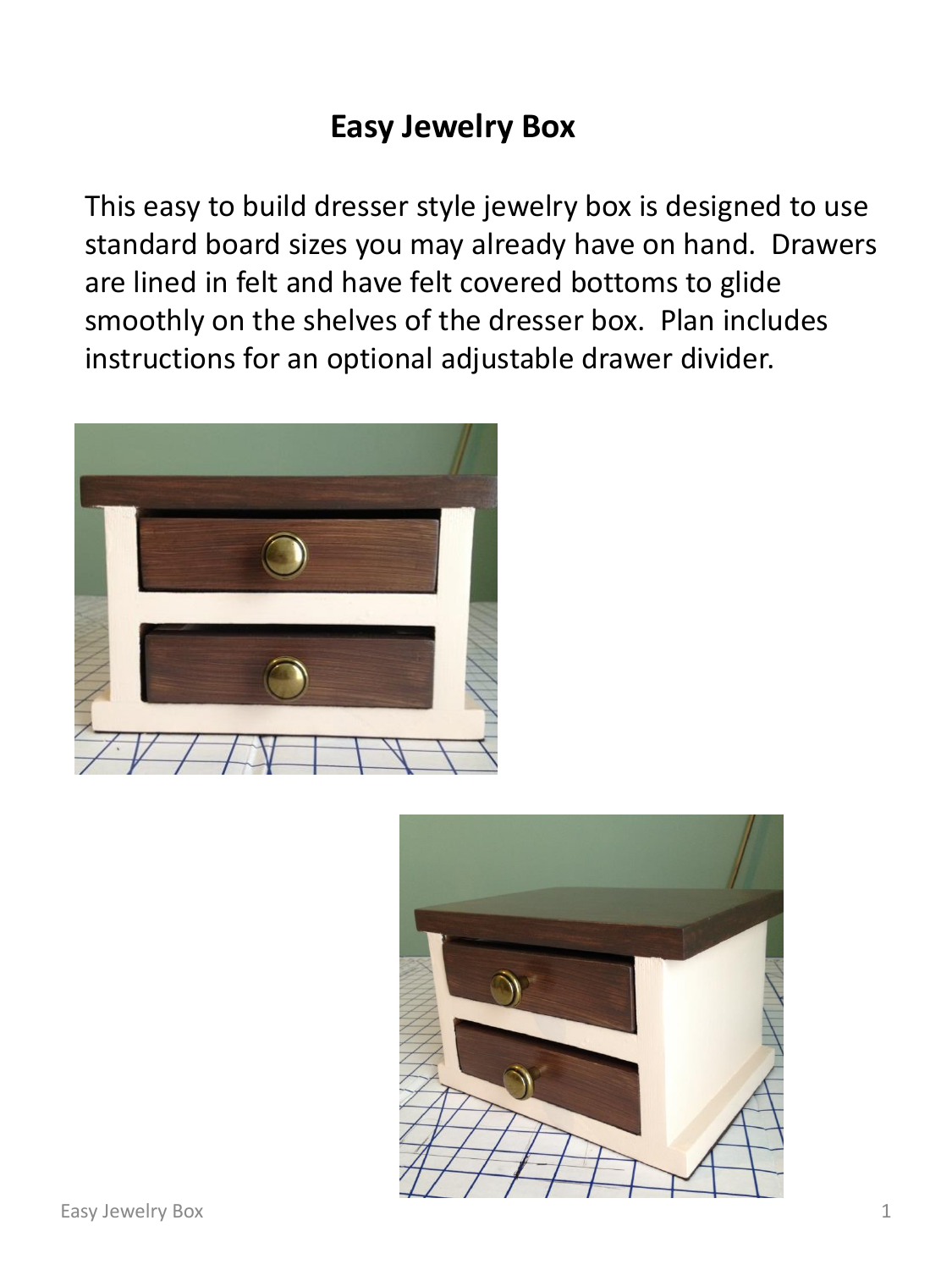## Easy Jewelry Box Dimensions

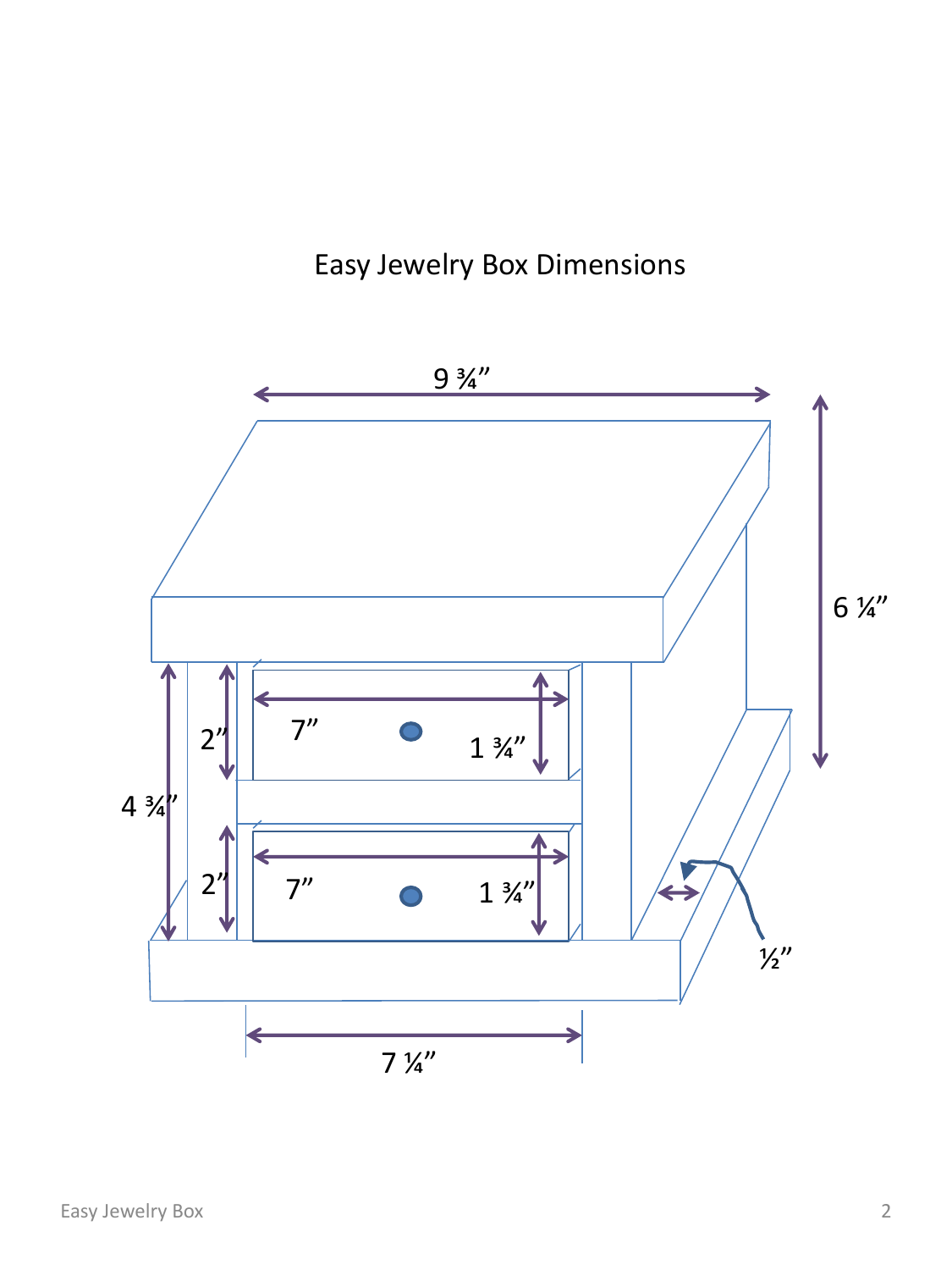# **Shopping List (for 1 jewelry box)**

(Plan assumes a 1x2 is  $\frac{3}{4}$ " x 1  $\frac{1}{2}$ ", and a 1x8 is  $\frac{3}{4}$ " x 7  $\frac{1}{4}$ ")

- **1 pc 1x2x6**
- **1 pc 1x8x6**
- **1 pc ¼" x 2'x 2' plywood** (this piece is enough for 3 boxes) recommend hardwood plywood for this – it finishes and sands best
- **2 mini drawer knobs** (Prices vary widely on knobs)

**4 pieces felt (**2 drawer liners on 1 sheet, and 1 sheet each for box and drawer bottoms**)** 

**Finishing materials** - paint or stain of your choice

### **OPTIONAL** (adjustable drawer dividers):

1 pc 7/8" dentil moulding (1 pc is enough for several boxes) 1 pc 1 1/8" lattice OR screen bead moulding (1 piece is enough for several boxes) **Supplies:**

1 ¼" finish nails **Glue** Sandpaper Wood filler Finishing supplies for desired finish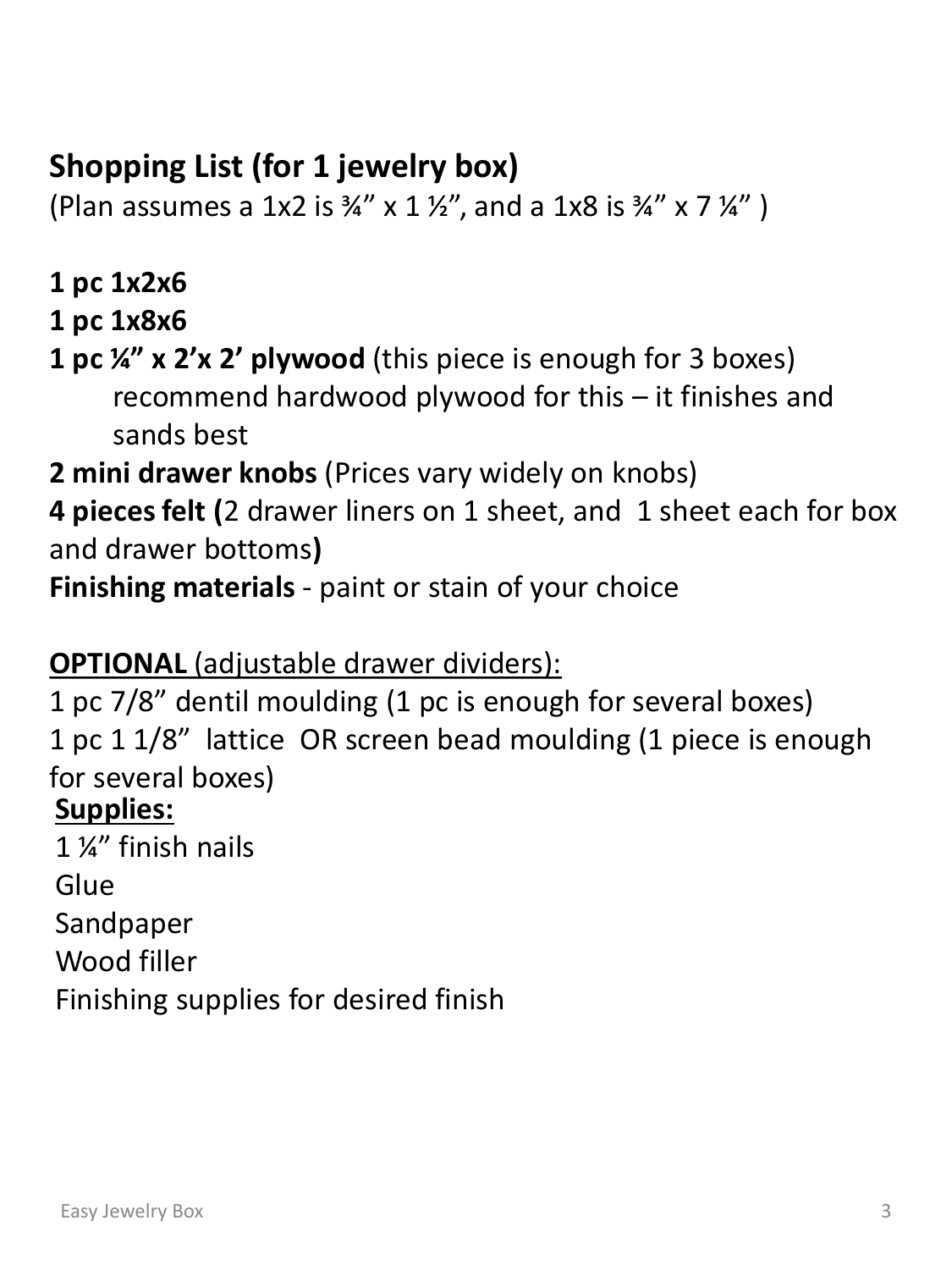### **Cut list:**

2 pc 1x8 @ 9 ¾" (top/bottom) 2 pc 1x8 @ 4 ¾" (sides) 1 pc 1x8 @ 7 ¼" (shelf) 2 pc  $\frac{1}{4}$ " plywood @ 7" x 7  $\frac{1}{4}$ " (drawer bottoms) 1 pc ¼" plywood @  $6\frac{1}{4}$ " x 8 ¾" (back) 4 pc 1x2 @ 7" (drawer front/back) 4 pc 1x2 @ 5 ¾" (drawer sides) 2 pc 1x8 @ 2" (spacers)

**Cuts for OPTIONAL** adjustable drawer dividers**:** 4 pc dentil moulding  $@ \sim 5"$  (6 squares' worth) 2 pc 1 1/8" lattice or screen bead moulding (cut to fit – approximately 5  $\frac{1}{2}$ )

Note: Use the screen bead if you want more than 1 divider per drawer, shorter height will make it easier to reach in between.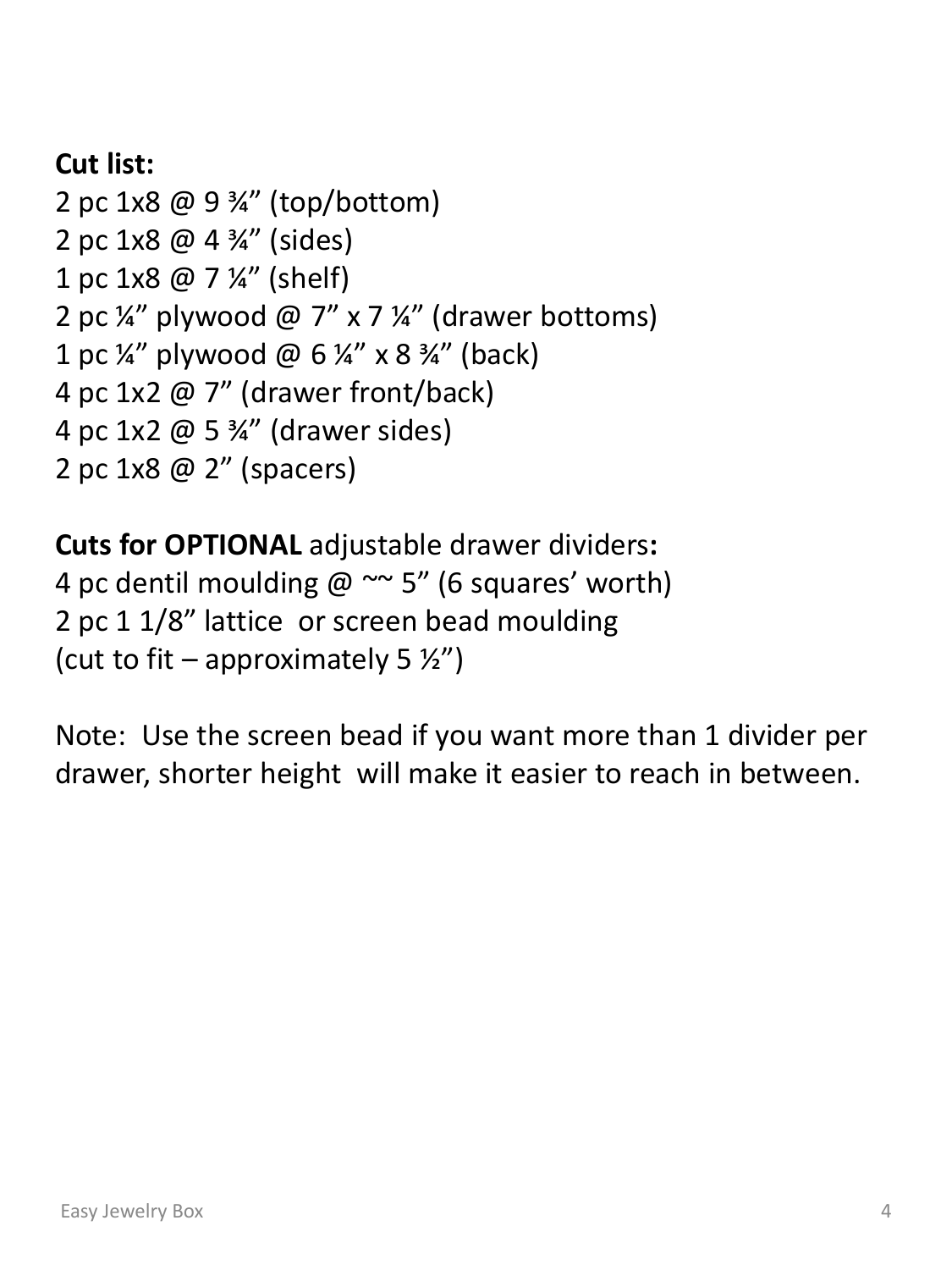# **¼" Plywood Cutting Diagram**

Note – one 2' x 2' piece is enough for 3 boxes.

For one jewelry box, you need 2 drawer bottoms and 1 back (scraps would work great for this if you have them)

Here's a layout to get 3 boxes' worth out of one 2' x 2' piece:

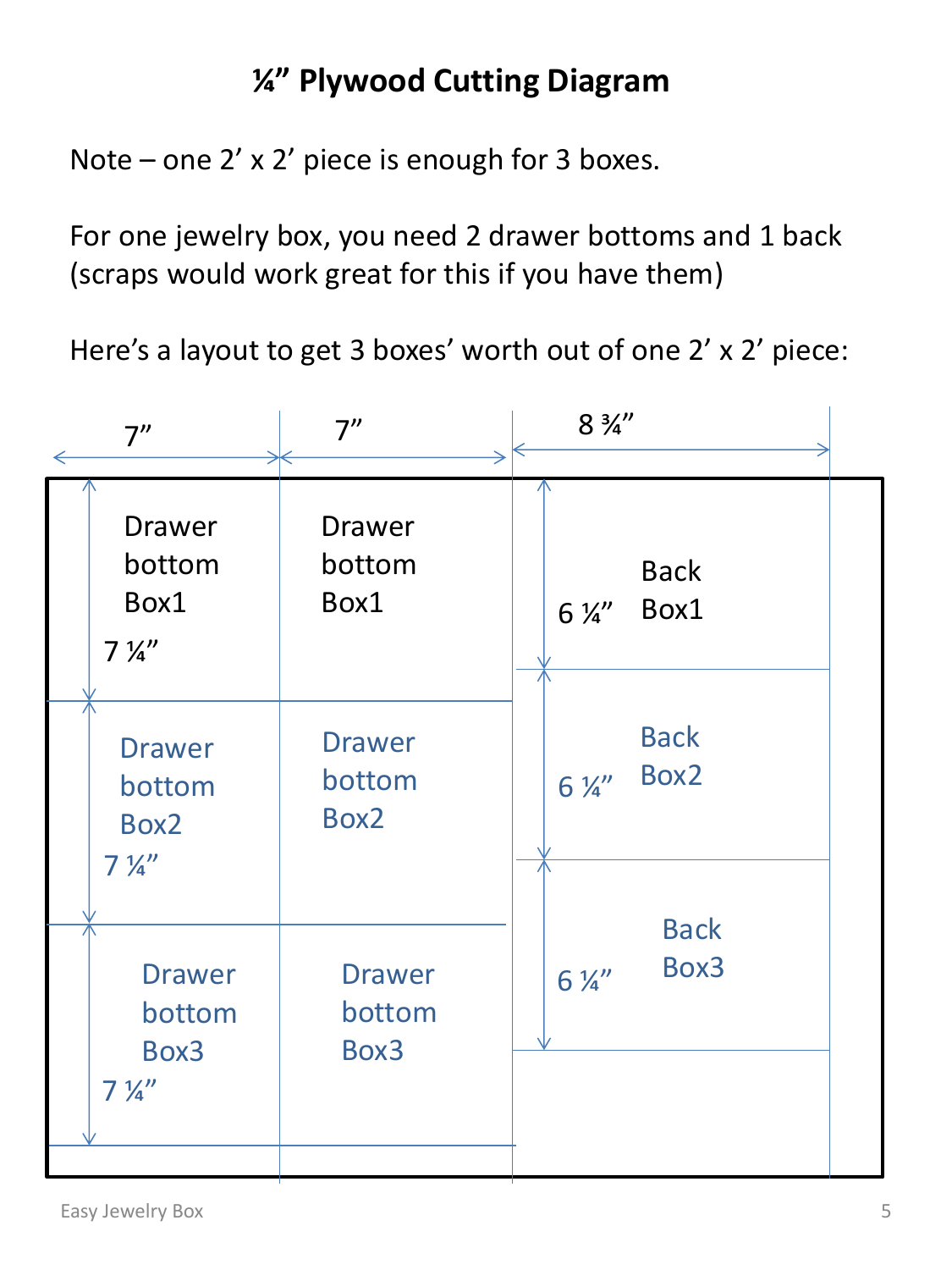**Step 1: Attach sides to bottom**. Outside edges of the sides should be placed ½" in from the outside edge of the bottom (see diagram) with 7 ¼" of space in between, with fronts and backs flush. Use glue and 1 ¼" finish nails.



**Step 3: Attach Shelf**. Shelf gets attached to sides, 2" up from the surface of the bottom piece, keeping fronts and backs flush. See Diagram. Use the 2" spacers here to help keep shelf spacing even while nailing. Use glue and 1 ¼" finish nails.

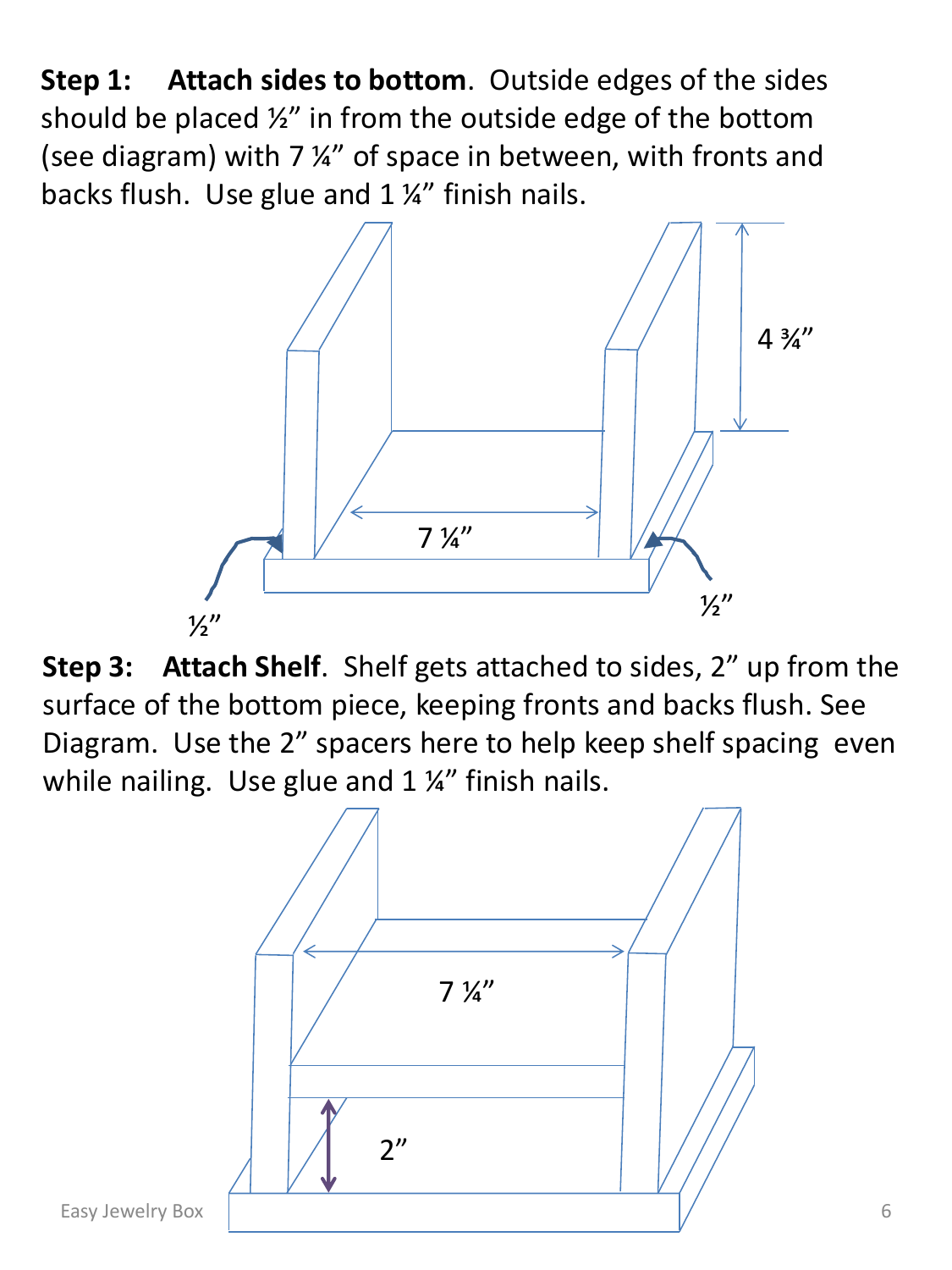**Step 4: Attach top**, leaving ½" overhang on both sides, with fronts and backs flush. The spacing between the top and the shelf will be 2". Use glue and  $1\frac{1}{4}$ " finish nails.



**Step 5: Attach Back** to back of box, with the top and bottom flush to the box, and the sides flush with the upright sides of the box. The back doesn't cover the ½" overhang area on the top and bottom. Use glue and  $1\frac{1}{4}$  finish nails.

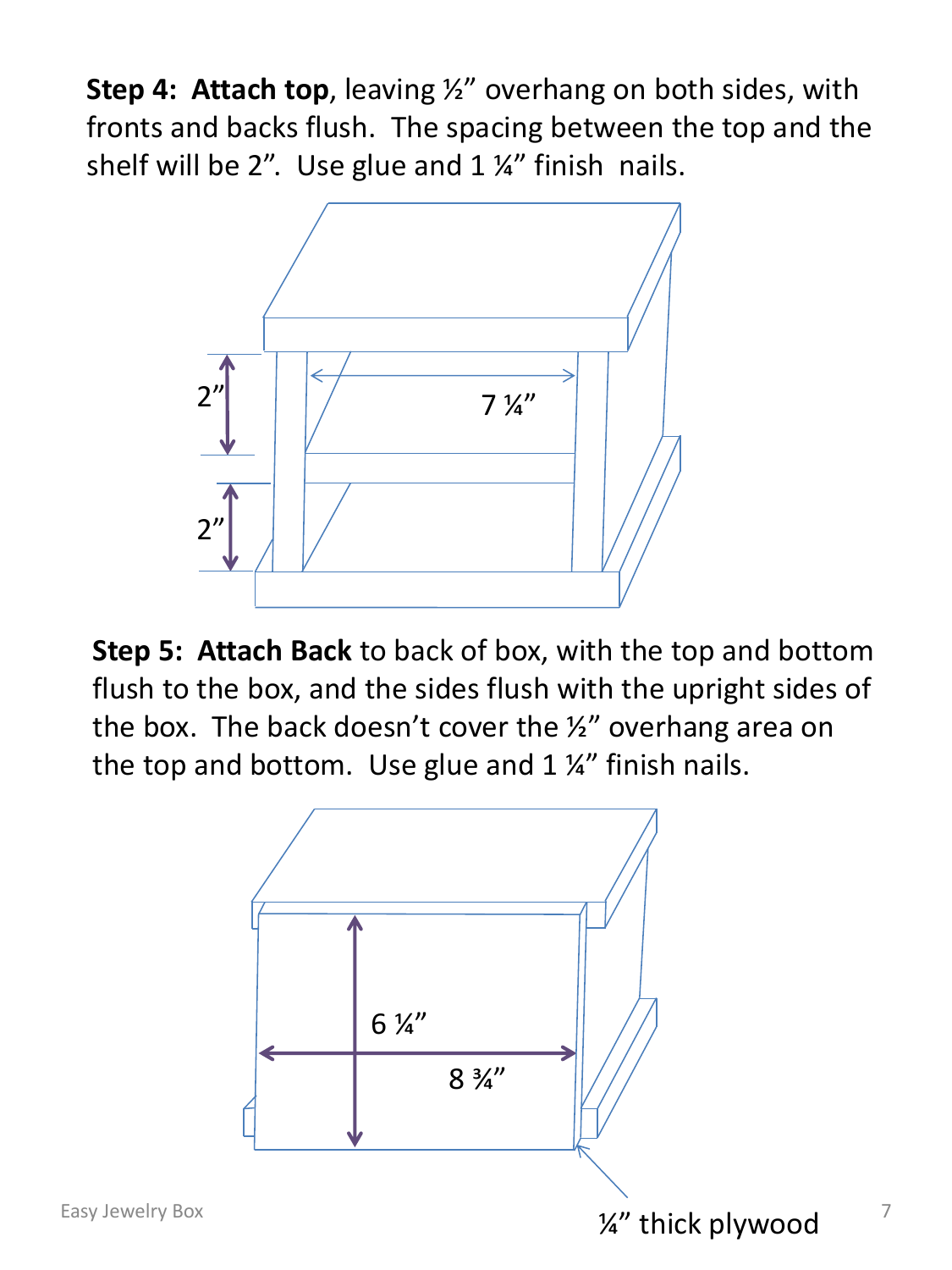**Step 6: Attach drawer sides** to drawer fronts as shown in the diagram. Keep tops and bottoms flush. Space in between sides should be 5  $\frac{1}{2}$ . Use glue and 1  $\frac{1}{4}$  finish nails. You will build 2 of these.



**6a.** Measure and mark location for the drawer knob, and drill the hole for the screw. . If you are doing the optional divider step, drill the countersink on the inside of the drawer front now.

**Step 7: Drawer back:** For each drawer, attach drawer back to drawer sides, keeping tops and bottoms flush. Use glue and 1 ¼" finish nails.

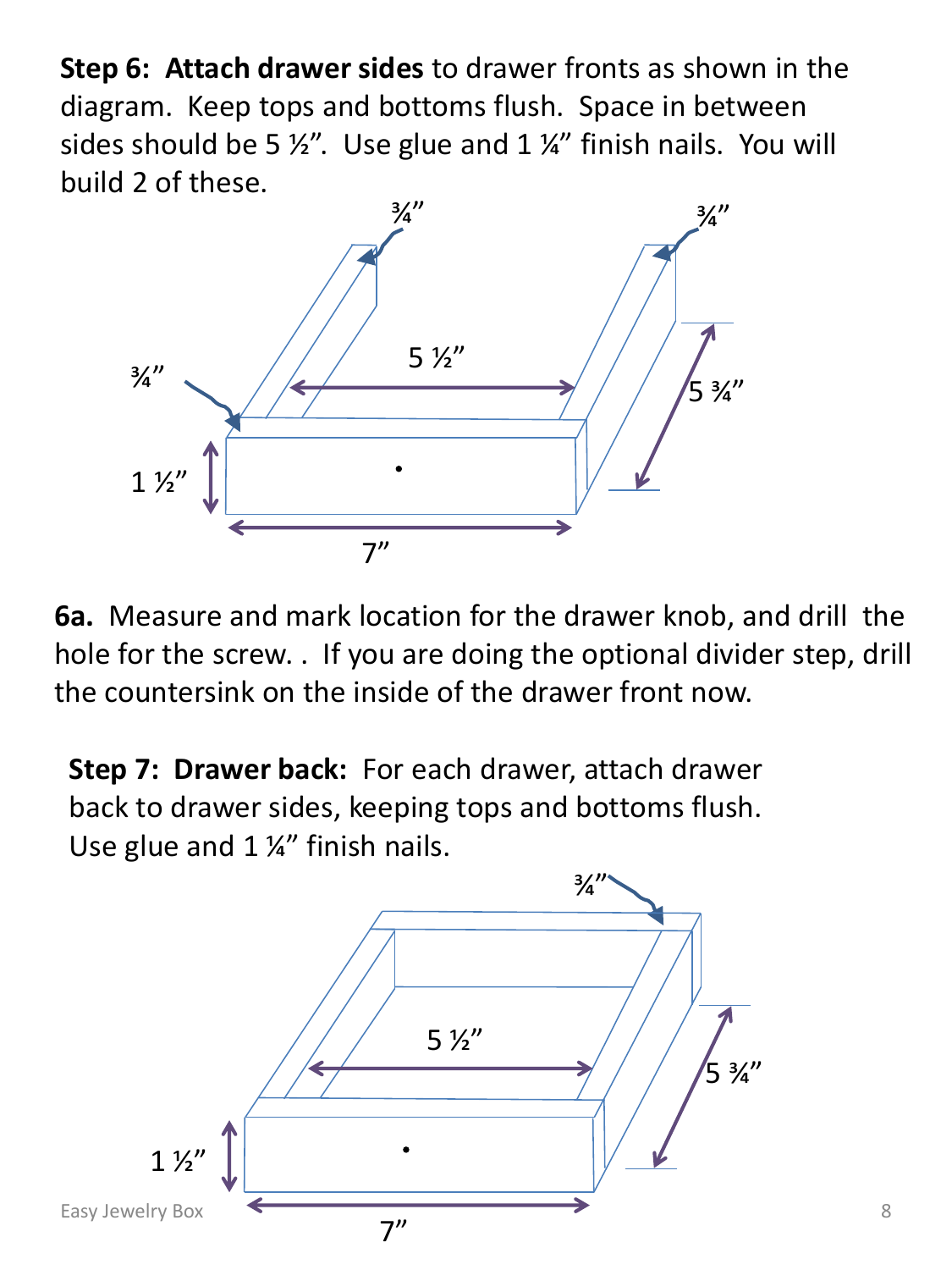**Step8: Attach drawer bottoms** to drawer frames with all sides flush, using glue and  $1\frac{1}{4}$  finish nails.



View of finished drawer:

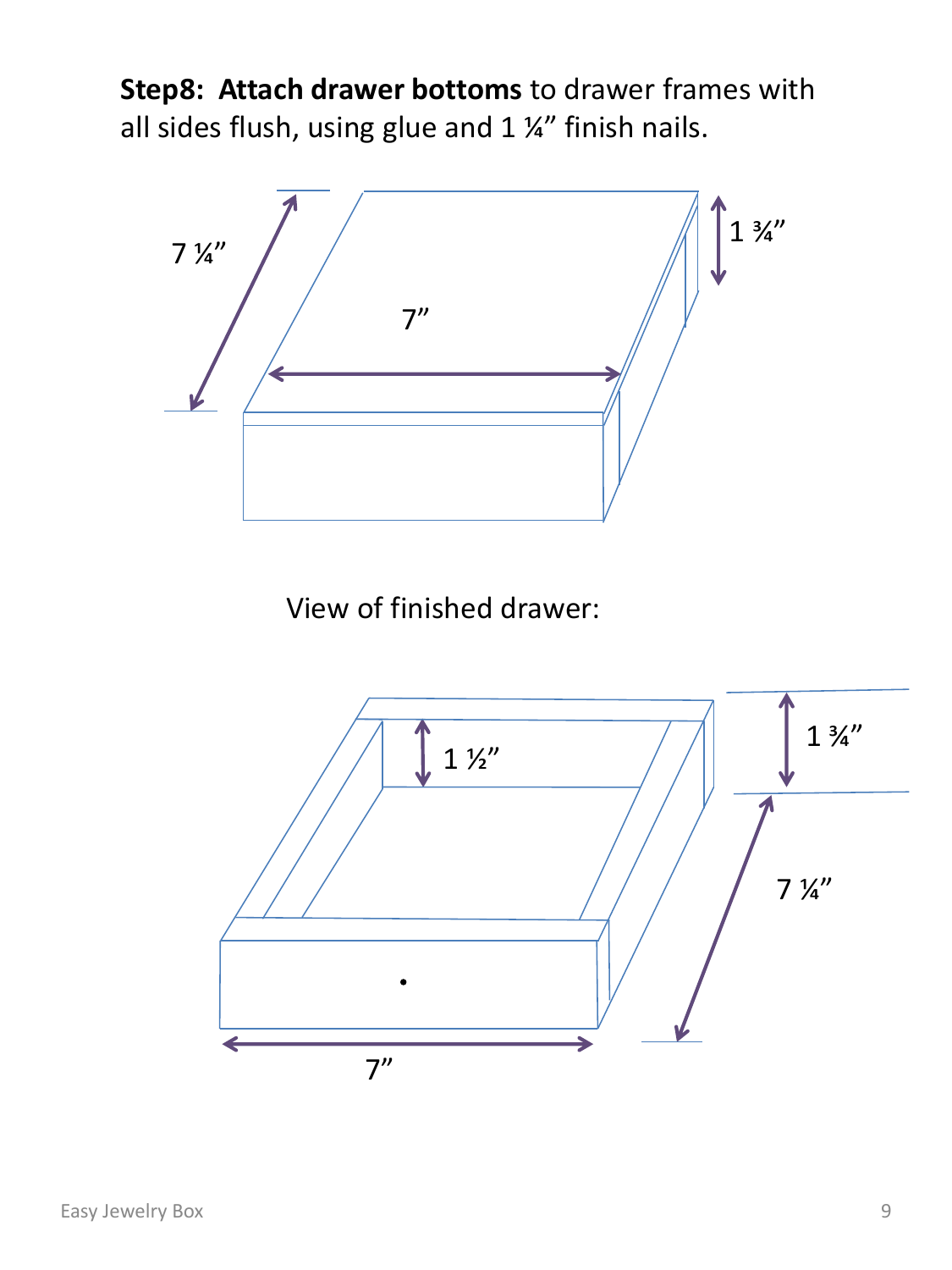**Step 9:** Finish dresser box and drawers.

Fill all holes with wood filler and let dry. Apply additional coats of wood filler as needed. When wood filler is completely dry, sand the project in the direction of the wood grain with 120 grit sandpaper. Vacuum sanded project to remove sanding residue. Remove all sanding residue on work surfaces as well. Wipe project clean with damp cloth. It is always recommended to apply a test coat on a hidden area or scrap piece to ensure color evenness and adhesion. Use primer or wood conditioner as needed. Paint or Stain to desired finish.

Note : no need to paint or stain box and drawer bottoms, and inside drawer bottoms – these will be covered with felt.

Idea: if you want to completely hide the plywood edge on the drawer fronts with a wood grain, you could apply some 2" edge banding to cover the whole drawer front. Follow package directions if you add edge banding.

Allow the finish to dry thoroughly before applying the felt.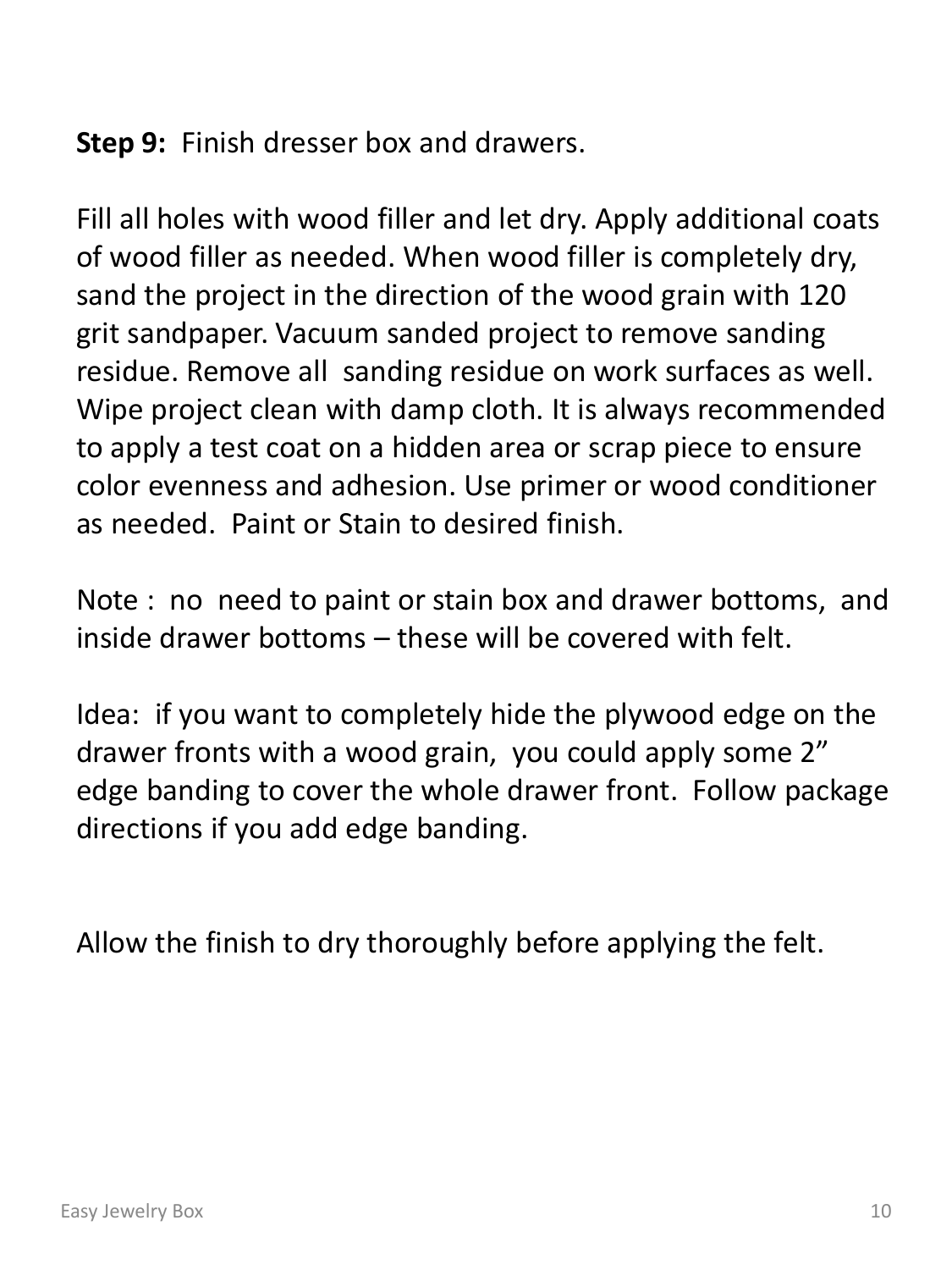**Step 10: Attach knobs**.



*For regular felt, apply a thin even layer of glue (I use a small paint brush). Apply the felt and smooth down thoroughly, especially at the edges. For self adhesive felt, skip the glue, remove the backing and press the adhesive side down on the piece. Smooth edges thoroughly.*



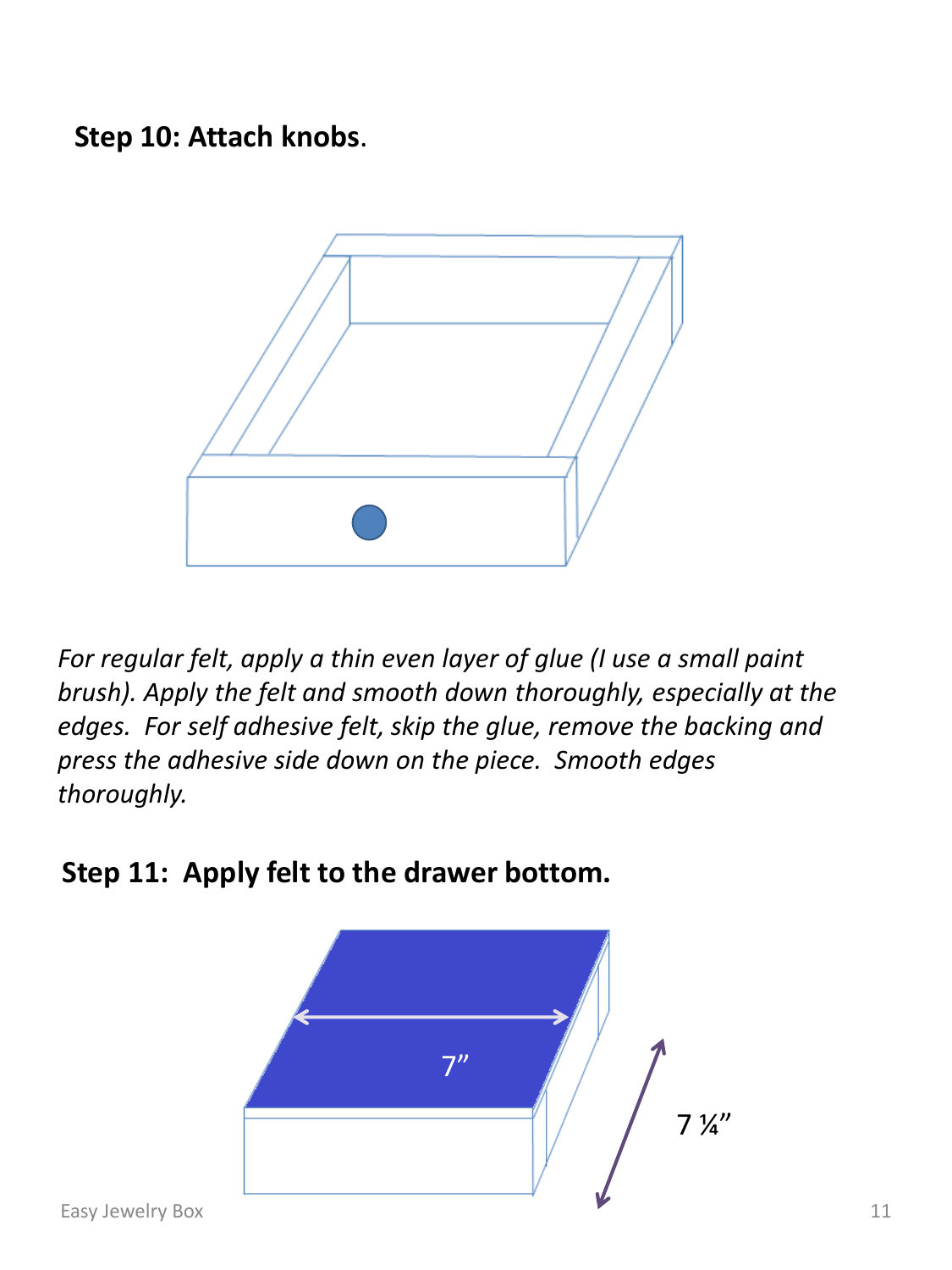**Step 12: Apply felt to box bottom**.



**Step 13: Apply felt to inside drawer bottoms.** 

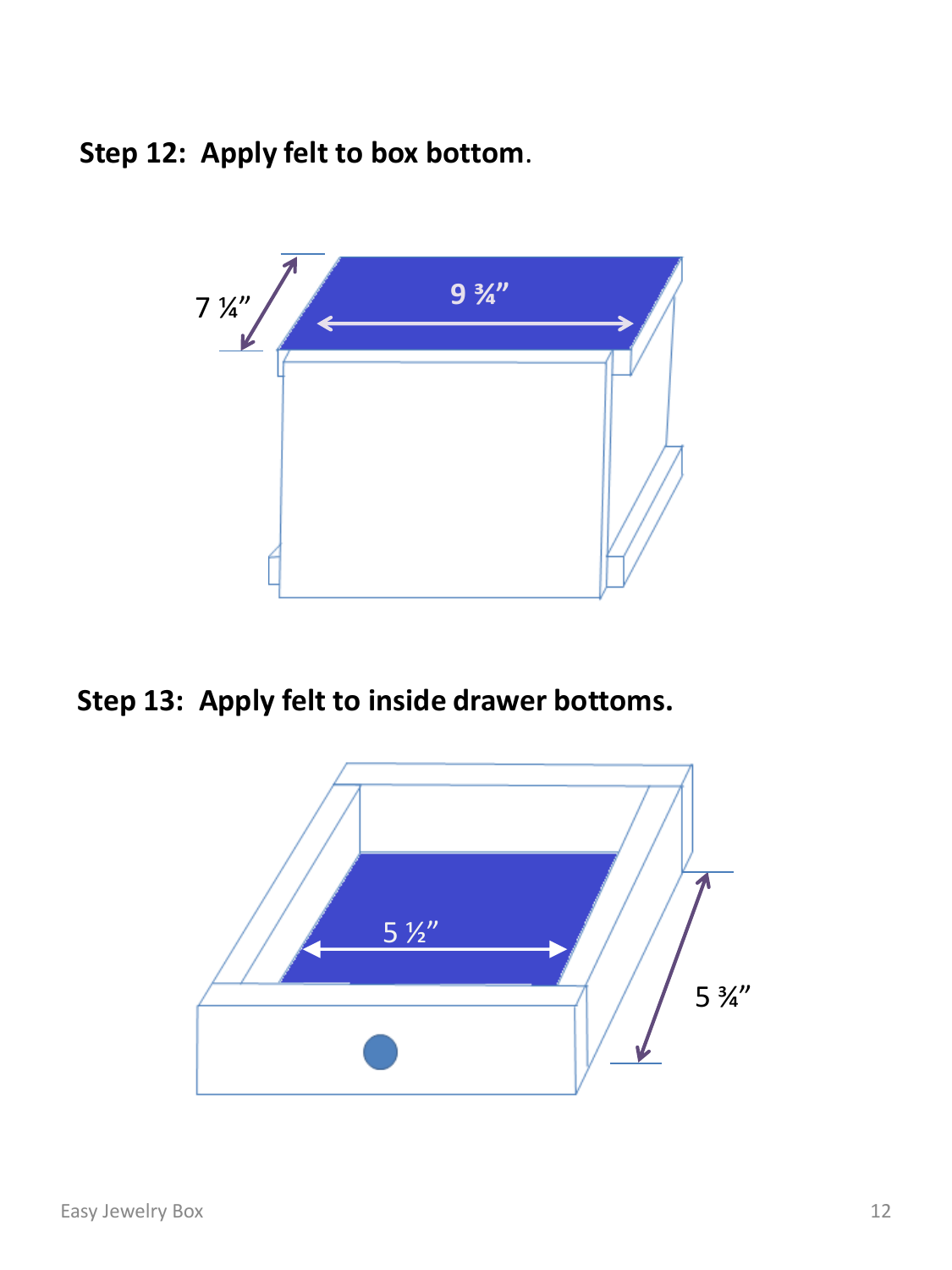### **Step 14: Optional Adjustable Drawer divider:**

Inside the drawer, at front and back, attach a piece of 7/8" Dentil moulding (about 6 squares' worth) with some glue (clamp these till the glue dries). Make sure the squares are lined up front to back.



Then measure at the thinnest point of the dentil from front to back, and cut a piece of 1 1/8" lattice \* just a little shorter than this measurement. The lattice will stand upright between the squares of the Dentil, and should be just short enough to be removed easily.

\*use screen bead instead of lattice if you want more than one divider per drawer. The shorter moulding will make it easier to reach in between the dividers.

Note: Finish dentil pieces before attaching. Finish your lattice /screen bead before cutting, so your dividers will fit better.